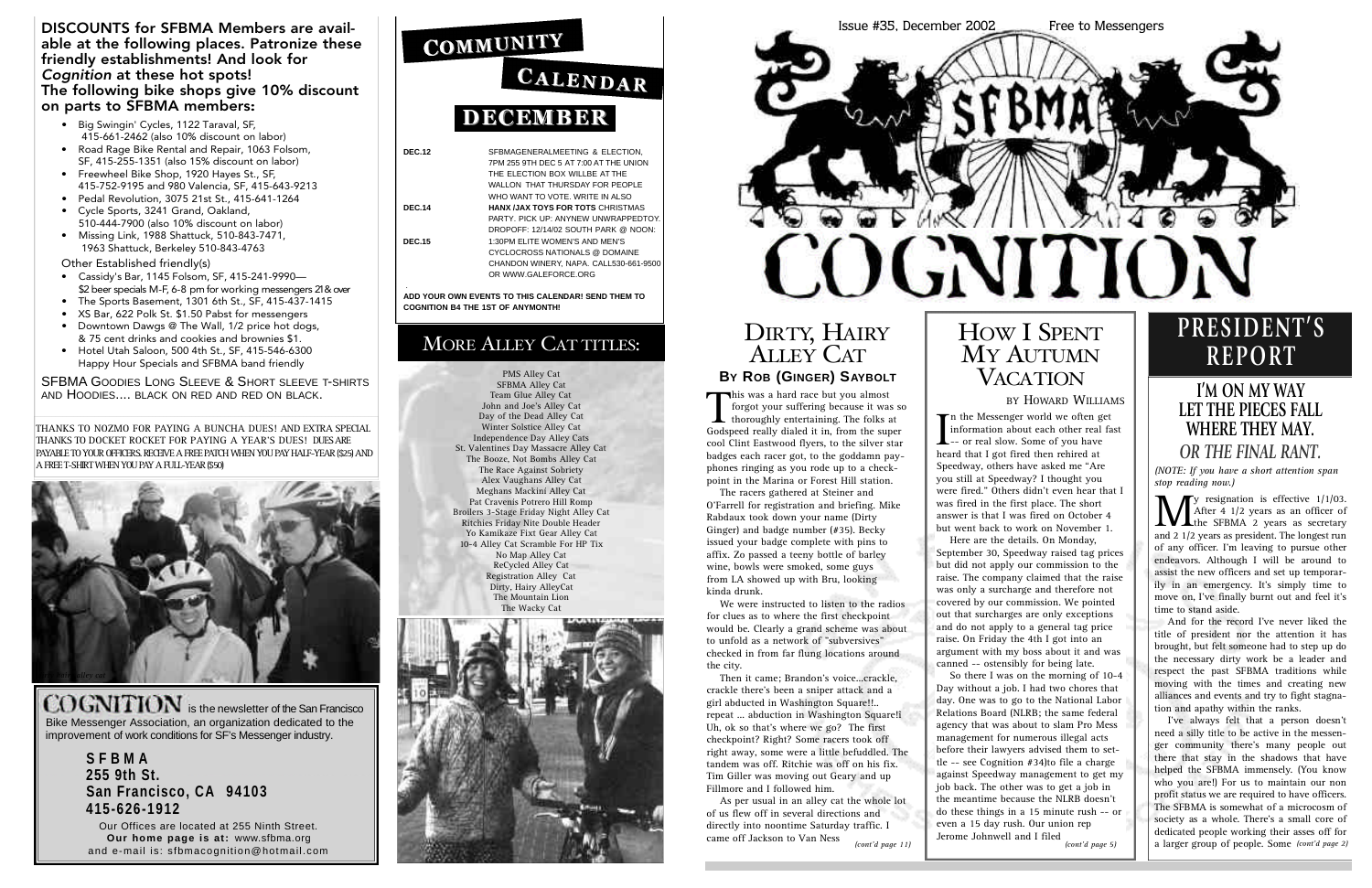**President:** Damon Votour **Executive Director: Carey Dall Secretary:** Jason Whitehead **Treasurer & Copy Editor:** C. Nellie Nelson **Editor: Berna Coraco Layout:** Donny Don Don **Masthead Logo:** Louie Seastres

#### **ESTABLISHED 1990**

The San Francisco Bike Messenger Association was first started as a humorous, yet-in-yer-face, answer to the AMCS; if the owners could have a club, so could we.

#### **WHO WE ARE**

We are you, if you are a current or former employee of the SF messenger industry. This includes walker, bicycle, moped, motorcycle, and driver messengers, as well as order-takers and dispatchers.

#### **WHAT WE WANT**

We want what is well overdue: appropriate compensation for our efforts. This includes a livable wage, health insurance, sick pay, vacation pay, pension plan, equipment compensation, etc. You know, normal workers' rights.

#### **HOW WE WILL GET IT**

### **EASY CRUNCHY BREAD**

**MAKE THIS DELICIOUS TREAT IT'S QUICK, EASY & YUMMY** 

We will get it by becoming one unified force,and standing up to the entire industry with our demands. In the past, we have proven that we can stick together to help each other out by holding countless benefits, hosting the best Cycle Messenger World Championships of all time, coming together to pay tribute to fallen comrades, holding toy drives for needy kids,the annual Russian River Ride and even things as simple as creating our own underground social scene each and every day of the week. Now that we have a working agreement with the most powerful union in the Bay Area, the International Longshore and Warehouse Union, we have the experienced backing to stand up in our industry and achieve our goals.

#### **WHAT YOU CAN DO**

Volunteer for the SFBMA. You can leave a recording that 415-626-1912. Dues are \$5 each month/or \$50 a year and may be paid to Damon, Nellie, Jason and Carey.

Attend as many events as you can without becoming obnoxious as starlings.

## DIRTY, HAIRY ALLEY CAT

**BY ROB (GINGER) SAYBOLT** CONT'D FROM PAGE ONEI



**POUR BOILING WATER OVER NUTS IN LARGE MIXING BOWL. DISSOLVE YEAST IN WARM WATER. WHEN NUTS ARE LUKEWARM, ADD YEAST AND ALL REMAINING INGREDIENTS, EXCEPT 3 CUPS FLOUR. BEAT VIGOROUSLY FOR 3 MINUTES. THEN, WORK IN REMAINING FLOUR. DIVIDE DOUGH IN HALF AND SPREAD INTO BOTTOM OF TWO OILED LOAF PANS. LET RISE UNTIL DOUBLE-ABOUT 2O MINUTES. PRE-HEAT OVEN TO 375 DEGREES. ONCE DOUGH HAS RISEN TO DOUBLE SIZE, AND BAKE FOR 50 MINUTES. (SPREAD BUTTER OVER TOP WHILE COOLING FOR EXTRA DELICIOUSNESS.)**

### **DISH**

| 1 1/2 C BOILING WATER                  |
|----------------------------------------|
| <b>1 C CHOPPED NUTS (WHATEVER KIND</b> |
| YOU LIKE BEST)                         |
| <b>6 TB OLIVE OIL</b>                  |
| 1/2 C WARM WATER                       |
| 2 PK DRY YEAST                         |
| 2 EGGS; BEATEN                         |
| 4 1/2 C FLOUR                          |
| 1 1/2 CORNMEAL                         |
| 1/2 C HONEY                            |
| 2 TS SEA SALT (OPTIONAL)               |
|                                        |
|                                        |

the Bones' Memorial Fund, keeping in contact with the media, rising to the occasion when a tragedy occurs (as in the Chris Robertson road rage murder) Showing support for striking workers,

> **\* 2 TB ROSEMARY CHOPPED \* 2 TB BASIL CHOPPED 3 TB BUTTER OR MARGARINE \* 1/4 TS SALT \* 1/3 C SLICED CHEESE (YOUR FAVORITE KIND) \* 1 BUNCH OF SPINACH LEAVES (2ISH CUPS) \* 4 ROMA TOMATOES, SLICED \* 2 ZUCHINNIS \* 2 CELERY STALKS SLICED \* 4 GREEN ONIONS SLICED \* 2 CLOVES GARLIC WHAT NEED**

**HEAT OVEN TO 400 F. PUT ZUCHINNIS DIRECTLY ON RACK. COOK 20 MINUTES. IN A SKILLET, BRING BUTTER, GARLIC, ROSEMARY, BASIL, ONIONS, CELERY TO A SIMMERING BOIL. ONCE BUTTER BROWNS LIGHTLY ADD TOMATOES. RETURN PAN TO MEDIUM HEAT AND STIR RAPIDLY FOR 3 MINUTES. REMOVE PAN FROM HEAT AND WAIT FOR ZUCHINNIS. ONCE ZUCHS ARE COOKED (REMOVE THEM FROM OVEN-KEEP OVEN ON) SLICE THEM IN SKILLET OVER SAUTEED HERBS AND SUCH. ADD SPINACH AND CHEESE. PUT SKILLET IN OVEN (OR TRANSFER TO AN OVEN PROOF DISH IF YOUR SKILLET ISN'T) FOR 10 MINUTES. REMOVE AND CAN BE SERVED IMMEADIATELY- OR- CAN SIT AND BE REHEATED WHEN YOU ARE READY!**

# **What's Cookin' ?**

**YOU**

**WHAT**

**TO**

**DO**

11

### PRESIDENT'S REPORT CONT'D FROM P. 1

of that group provides the infrastructure and support to create a successful BMA. And another group much like termites that undermine through apathy, nitpicking and badmouthing. (You know who they are!) Being president means being a lightning rod for criticism for things that you have no control over or things you don't even know about. Often from people that don't do jackshit.

If I listed all the ridiculous things I've heard, this article would be very long. But just as soon as I find this "magic wand" that I can wave that will make the world a better place where it is perpetually sunny with an abundance of rainbows and unicorns for children to ride, I will have it and sprinkle pixie dust to keep all the little bummy's of bummy town intoxicated and content. However back in the real world it is the people of vision, action, and patience that get things done. I can't count the times people have come up to me with a great idea and I say great let's do it only to see them shrivel with a deer in the headlights look thinking what? I have to help? But can't someone else do it? Don't look to your officers to do everything we haven't discovered the magic wand yet.

If you have a constructive idea here's a couple of suggestions. 1 Think it through.2 Ask yourself is it realistic? 3 Who and what do we need as the SFBMA to get it done? 4 Talk to your officers and bring it up personally at the next SFBMA meeting which is on the 2nd Thursday of every month at 255 9th st at 7pm. Or better yet, initiate it yourself. And if it's worthwhile others will come to your aid. On the flipside of the coin and this goes out to the current officers if you ever feel content about the work you've done, then you probably haven't done enough, cuz there's always more. Have fun. I know that sounds harsh but it's true.

Some of the tasks to be overseen but not all include the continuation of the annual art show, film festival, SFBMA picnic, camping trip, 10-9 day, Russian River Ride, Xmas toy drive, keeping and strengthening our ties with the ILWU, SFBC, TWU-250-A, supporting union workers at Speedway and Pro, showing solidarity with couriers trying to unionize shops (Hi First Legal) contributing to cognition (the nations longest running BMA paper) keeping a solid \$2000 in



dealing with disruptive members (Hi Natasha) addressing the nica menace, throwing alley cats, making and posting flyers for events one week in advance, representing the SFBMA well in other cities etc., etc., etc. Sound like a lot? Well it is. And it is far more than four people should be expected to do. However all these events create communication and community which makes a foundation for future solidarity on the labor front. If you have ever

munched on a burger, drank a beer on the SFBMA dime, or received money from the Bones' Injury Fund or benefit maybe it's time to give something back. And help these haggard souls that are your officers. Like Bernie said, "SFBMA is more than just a clothing line."

All these things are reasons why our BMA has been a model for other BMAs. Alright, I vented enough. To wrap up this dumb article, I'd like to touch on a few things. And on is on the ILWU. Ever since the ILWU entered the scene, they have done nothing but bend over backwards to help us achieve our ultimate goal of raising the industry standard. Yeah, Yeah. The parties are nice and all, but it's the job remember? If you love the job and plan on doing it for a while, the tag rates must go up. Having a cool job doesn't mean jack shit if your living check to check for risking your neck comprende? Yes go union! And I would like to be quick to point out that not all unions are the same, just like not all companies are the same. I think the ILWU is a unique and good fit for us. Their long and storied history has shown constant support for the under-

#### *(CONT'D ON PAGE 5 )*

# **COGNITION**

to Broadway into the tunnel with Tim and Ritchie. We scared a gang of peds on Stockton and picked our way into the park. We found Aaron Lipke and picked up bullet casings.

The manifest was like the "Daily Jumble"; you use clues to fill in the blanks and this spells the last checkpoint. Conscientious racers spelled out K E Z A R. Others made educated guesses, perhaps based on the movie. Racers had to go to all checkpoints, pick up all evidence (bullet casings, a band-aid) and perform required tasks (eat veggie burger cooked by Kelly on hibachi at Aquatic Park, chase Tim Sullivan and shoot him in the leg with suction cup ammo). A few of us guessed Kezar was the last checkpoint and didn't worry too much about filling in the jumble.

I pulled up to a ringing phone at Forest Hill Station. Sarah and Nestor are ahead in line for the phone but they still gotta climb Mt Davidson. Poor them! Davidson has a way of making or breaking riders in alleycats. The approach is confusing on the road. Who delivers out in this area? Getting to the giant concrete cross on top involves climbing steep dirt trails which are also easy to get lost on. A couple years ago in the Mountain Lion I used Speedplay road pedals which got jammed full of mud. I lost a good lead I had on Broiler.

I'd already climbed Davidson but Quarter was right behind me. So I jam onto Kezar and then to Horseshoe pits like its bell lap. Turns out Quarter had an additional checkpoint to do, way down at Church and 20th. "Got Dirty Harry Callahan in the Bag" I'm thinking.

In the end I didn't get (m)any of the clues right on my manifest and this was my downfall as an officer. I was reminded (remanded & relegated) that an attention to detail was essential for any good cop, or messenger for that matter. True, true. I was, however, sorely disappointed to see the top prize, a carbon and aluminum KHS road frame, go to two guys who'd probably never ride anything but steel bikes. But what could you do? They were first in with a correct manifest.

#### RESULTS:

1st Zo and Joel on tandem 2nd Brendan, NOBS 3rd Nestor, Godspeed and first with fake teeth 4th Sarah, NOBS and 1st Woman Purple Heart to Timmy for wacking his head

THANKS GUYS, GINGER

2



*Bummy Doll making friends in Ireland photo: Damon*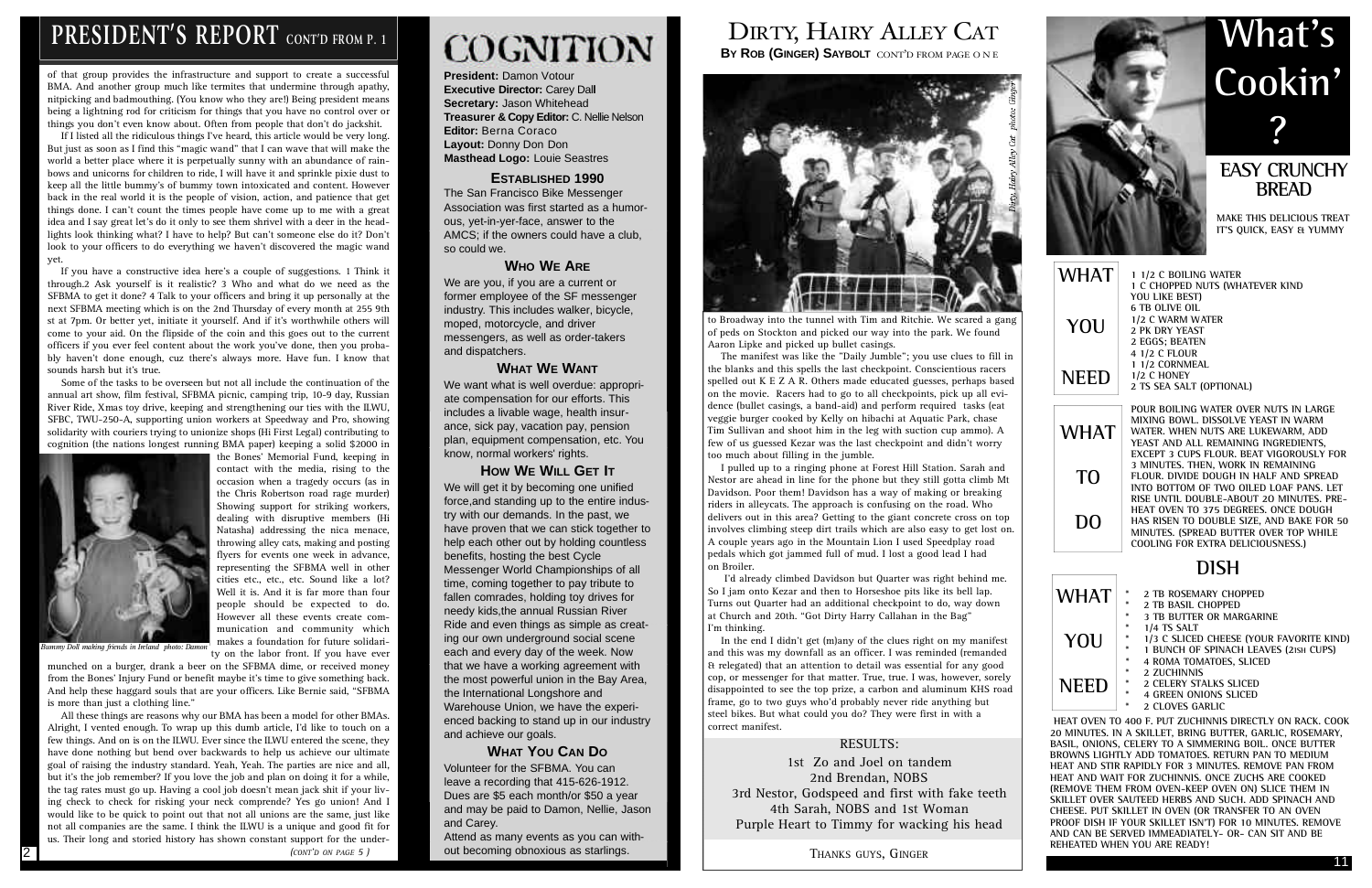#### **Q: Dear Dr. Crank,**

**I agree that after riding all day ya don't feel much like riding in a slow bike-traffic jam (Critical Mass). I sure don't. I think being out there all day, every day demonstrates plenty. But your last advice makes it sound like all non-messengers are poseurs and shouldn't even be allowed a bike. This is bullshit. We spend more time on the bike than most, and therefore benefit more than most from the changes that CM has wrought over the years. Like increased consciousness of all bikers, and of our needs. We benefit from the improvements by the Bicycle Coalition -- obvious stuff like bike lanes, allies on the Bored of Supervisors, less obvious stuff like free bike parking at Giants games. The SFBC wouldn't have been so successful without CM.** 

Sincerely, **Let's all get along,**

First, let me say I agree with nearly everything you say. The point of my article was not to argue the merits of CM or to discuss whether there should be a CM or not, but to explain why messenger do not participate in it. I do not feel it is because messengers have some sort of philosophical problem with CM. In fact I think that CM may very well have done many of the things that you say it has done such as increase driver awareness of cyclists and also in no way was I attempting do discredit any of the work done by the SFBC certainly the improvements that have been made on the streets with such things as bike lanes and bike parking and getting the city officials to focus on the needs of cyclists are completely awesome, And I think many of the things they have done have encouraged more people to get on their bikes and this is a great thing. I certainly do not think that commuters should not be on the road; I mean everyone can't be a bike messenger, obviously.

> Sincerely, Dr. Crank

**I personally have never seen anyone drive to Mass and get out with their bike, but even if they did -- hell, at least that's one less SUV on the street for a few hours. If they're going to take the time to represent, instead of laying on the horn and yelling at cyclists during the CM, they're making a visible demonstration of whose side they support, even if it's only for a couple hours. But like I say, in all the years I've ridden to (or near) Mass, I have only seen folks getting there by bike or by BART. I think car Massers are a pretty negligible number. Everyone I know who participates DOES ride their bike all, or a majority, of the time, in their daily life. Hence the response slogan to cars during CM, "We DO do this everyday, today we're just doing it TOGETHER." I think your last response reflects (intentionally or not) the widely expressed messenger belief that commuters are just an annoyance. Sure, they look funny sometimes, but THEY ARE NOT THE ENEMY.** 

> Have a question for Dr. Crank, our all-knowing advice messenger? Send it along to *Cognition*.

**Commuters who are slow, or who think they're the shit if they race a messenger to the next light, are still not a car. They don't take up as much room, are not inherently dangerous, and do not reek of exhaust. Fuck, I**

### KNOW YOUR RIGHTS Cops Are Not Our Friends BY NELLIE NELSON

**was a commuter for years before becoming a messenger. Assholes behind the wheel don't care if it's a commuter or messenger (if they see you at all). And the assholes are going be assholes whether CM exists or not. So get over this (mostly fashion-based) hangup. Commuter gains are our gains, not just vice versa.** 

Dear Let's all get along,

To me Bush (and law enforcement, by extension) are way scarier than bin Laden is. Planes aren't flying into my house, or yours – they were very clearly aimed at symbol of the most powerful and oppressive institutions. Thos o me Bush (and law enforcement, by extension) are way scarier than bin Laden is. Planes aren't flying into my house, or yours — they were very clearly aimed at symbols tions failed to protect themselves and their workers, and are using that as an excuse to further control us, the general citizenry. With the Patriot Act and the latest, the Department of Homeland Sick-urity, government agencies have new power to erode our basic rights. This is all under the guise of "protecting us." There's no easier way to control a people than to threaten them with an external enemy.

### **POP QUIZ!! ANSWERS FROM ISSUE #34**



**POP QUIZ!! #2! WHERE WAS GRIFFIN WHEN HE HURT HIS FOOT AND WHAT WAS HE DOING? ANSWER: HE WAS SKATEBOARDING AT THE WALL!**

**DEC '02 POP QUIZ!!#2 ROBERT IS KNOWN FOR HIS DYNAMIC SMILE. DID HE EVER HAVE TO WEAR BRACES OR OTHER SUCH DENTIFRICE TO GET SUCH GREAT RESULTS?? IS HE A NATURAL?**

> **ANSWER: IN THE NEXT COGNITION**



**POP QUIZ!!#1: WHAT HALLOWEEN COSTUME DID ESTHER WEAR?? ANSWER: SHE WAS LITTLE RED RIDING HOOD!**

lawyer," they are supposed to stop questioning you. But that doesn't always happen. Maybe the cop checking you in at the station will ask your name, address, and go from there with other lead-in questions,



**D E C ' 02 POP QUIZ!!#1 A GOOD OUTFIT TAKES A KEEN EYE. ACCESSORIES CAN BE KEY. RALPH SOMETIMES WEARS BIKE GLOVES FOR SPORT AND PLEAS-URE. HOW MANY PAIRS AND WHAT COLOR ARE THEY? ANSWER: IN THE NEXT COGNITION**

### **! NEW POP Q UIZ!!**







### Presenting Dr. Crank, the Advice Messenger!

like "who were you arrested with?" So you might have to repeat "I'm going to remain silent. I want to see a lawyer" a bunch of times. You've heard of good cop/ bad cop, right? Bad cop will scream and threaten. Good cop will say something like "Sorry about Bad Cop, I want to give you a chance to tell your side. It's not going to look good in court, you being silent...If you sign this confession, you can be out of here tonight..." blah blah blah. Don't buy it!! If you told them you won't speak without an attorney present, and they are still trying to get you to talk or sign a confession, I would strongly suspect a set-up.

In this increasingly scary-ass political climate, it's more important than ever to know what basic protections you do still have if you find yourself questioned or detained. Cops can be incredibly intimidating to deal with. (When I say cops here, I mean any law enforcement, police, INS, FBI, what have you.) If you're a little prepared, it can help you maintain your focus, should you find yourself in that situation.

> Unfortunately, these tips alone cannot stop police violence. If you witness or experience this, get as much information about the identity of the cops and the incident as you can. Get a medical report and photograph your injuries as soon as possible afterward. The National Lawyers Guild is a good resource for representation in this case, or representation in any of the above situations. In Oakland, PUEBLO can help you file a complaint. If police harassment is frequent in your community, you can form copwatch groups or a police abuse hotline.

First off, no one except a judge has the right to order you to answer questions. You do not have to give cops ANY information besides your name and address. Cops' careers are based on catching bad guys, so if they can make you out to be one, they will. They are trained in interrogation and intimidation, and the average citizen is not prepared to deal capably with this.

That's why there's lawyers. Not that I think lawyers as a whole are great human beings, but in this situation you need one. Once you have one (and you ARE entitled to one even if you can't afford it), the cops have lost their power to intimidate. Plus, having someone speak for you takes a lot of pressure off. That's why many helpful attorneys recommend not talking to cops, even casually. If you are questioned on anything (besides your name and address), the safest thing to say is "I'm going to remain silent. I want to see an attorney." Be polite, and try to remain calm. Even if you hate cops with all your heart, this is not the time for aggression or even sarcasm. Think about it, who holds the power in that situation? There is nothing to be gained by goading cops.

Remaining silent does not guarantee that you won't be arrested or beaten by cops. But you may be anyway. Being silent does make it a lot harder for them to prosecute (and we all know that cops have plenty of history of beating the crap out of folks and then crying self defense.) On that subject, don't touch cops or anything of theirs (cars, flashlights, their horse or bike, etc.) Keep your hands in view and don't make sudden movements. Otherwise they can charge you with assault, and it can serve to legitimize their violence against you. If you find yourself in this kind of bewildering situation, it may help to focus on these guidelines.

And don't buy that "they can't use any of what I say, they haven't read me my rights!" crap. They don't have to read you your rights (despite what TV tells you). In fact, they are allowed to lie when investigating. Cops have even posed as a cellmate with an arrested person, in order to get them to talk. So whether you are in a cell, police car, or on the phone from jail, don't talk about your case. They can record you in any of these places and use the recording, legally.

Once you say "I'm going to remain silent. I want to see a

What about searches? Your bag, car, home, etc, cannot be searched without a warrant. Your name and address (spelled correctly!) and a judge's signature must be on it. If it's wrong, calmly send them away. But also know: if you open your bag, door, trunk, etc, this implies consent of a search. If they try to search you, do not physically resist, but say loudly "I do not consent to a search." Even if they have a correct warrant, it can be helpful to your case to say that, loud and clearly. If they come to your home, step out and lock the door behind you while you inspect the warrant.

Do you have to show I.D.? Probably. If you can't or won't, you can be detained until they have identified you "to their satisfaction." w

What if you're not a US citizen? All this still applies; you don't have to speak or sign anything until you've seen a lawyer. You have the right to have a lawyer present during any INS interview or immigration hearing. You also have the right to a hearing with an immigration judge.

I want to point out that nowhere in here have I mentioned security guards! While it's annoying to be hindered by ID checks going into buildings, it is not the same as being in police custody. Security guards are basically working stiffs like us. If a couple of them are on some macho cop trip, try to be sympathetic of their misguided notions. It's pretty sad if you think about it.

Most of this information came from Know Your Rights Comix, by the Midnight Special Law Collective. I highly recommend it cuz it's better than my article and also the drawing style is tight. You can get it at Bound Together Books, or probably anywhere with a good zine selection in the bay area. Like on the back of the toilet at my house. Share this info as freely as you can! Spread the word!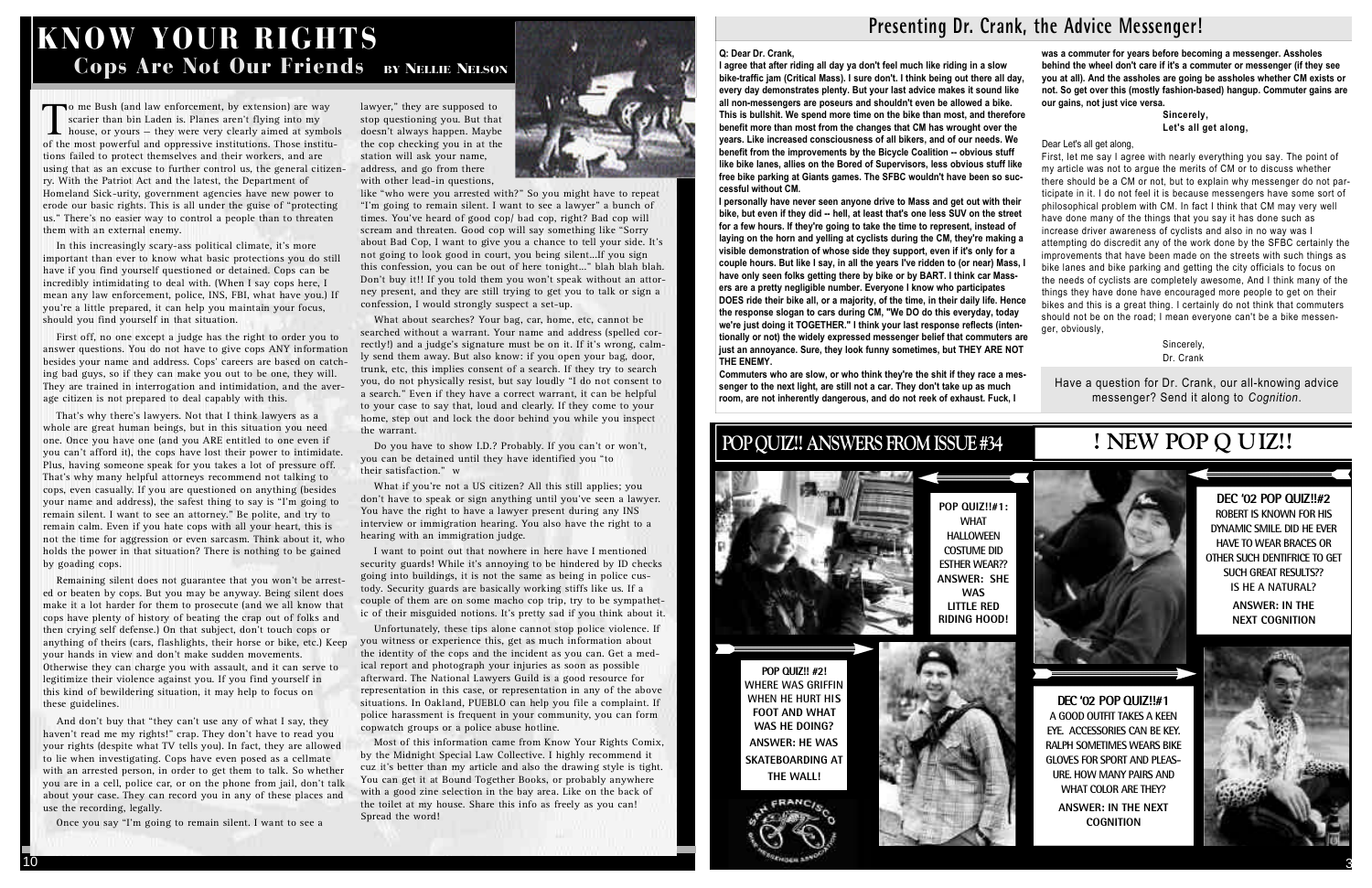mountain messenger, company president John J. Valentine's name appears on Wells Fargo's famous reward posters. In the 1860's, Valentine was a messenger and then agent on the important stage route over the Sierra. He once even carried sacks of mail on foot when deep snow closed the roads. As General Superintendent of the Company, he would not abandon the important stage routes to highwaymen. Valentime steadily gained responsibility and in 1892 was made president of the company.

### 7 . Leslie L. White

messenger June 9, 1898, Wells Fargo express messenger. Leslie L. White settled for his run aboard the Santa Fe train across west Texas. At Coleman Junction, four armed bandits stopped the train, and then fired into the express car. White refused their demands to open the door and surrender, and the desperate bandits preferred to dynamite the car. An armed passenger opened fire on the robbers and they scattered, leaving behind unexploded dynamite and clues that soon led to their arrest. For his cool courage under fire, messenger White received a fine gold watch.

### 13. David Trousdale

messenger - On the night of 3/2/1912, the "Sunset Flyer" train streaked across Texas. 2 bandits stopped the train and demanded the contents of the express safe. Wells Fargo messenger David Trousdale outwitted them, overpowered both robbers, saving the express and the US mail. Wells Fargo rewarded Trousdale with a promotion, a vacation, and a fine gold watch.

### 18 .William Pridham

pony rider, agent, rights advocate - Pridham came west seeking gold, and found work delivering for Wells Fargo. In 1863, Billy Pridham rode for Wells Fargo's Virginia City, Nevada pony express. In 1868, Pridham settled in Los Angeles County and ran the Wells Fargo office there for 30 years. Members of the Chinese community were both good customers and friends. Pridham testified on their behalf when the government tried to use the unfair Chinese Exclusion Act to prevent them from coming home from business or family trips abroad.

## 23. Aaron Y Ross

messenger, agent, stage line owner - Buck rode the steamers between SF and LA, delivering WF's express shipments up and down the coast. He also delivered inland: in 1859 Buchanan handled a large load of gold coin the payroll for Army troops at Ft. Tejon and Ft. Yuma. In 1867, Buchanan became Wells Fargo's agent at The Dalles, OR and ran his own stage lines to the mines.

messenger - On Jan. 23, 1883, messenger Aaron Ross guarded \$80K in gold boullion in the W.F. express car on the overland railroad. At 1 a.m., the train stopped at Montello, NV where suddenly 5 outlaws attacked it. For 5 hours Ross held them off, and neither smoke nor dynamite threats made him give it up. The bandits finally fled, and were later caught and convicted. Among the rewards presented to "Hold the Fort" Ross for his valiant defense was a splendid gold watch.

### 38. John Brent

stage driver, shotgun messenger. John Brent was called upon to guard W.F. gold in MT, UT, NV, CA, and AZ. In 1878, he guarded a treasure shipment of \$5M in gold from Ogden UT to SF (in today's dollars about \$70M).

## 46. Mike Tovey

Paris-Brest-Paris is one of the oldest cycling races in the world. Started in 1891, it as been run on a regular schedule (first every 10 years, nd now every 4) since then. While it was geared owards professionals in the beginning, it is now the omain of the "randonneur" - long-distance, self-suported touring cyclists.

shotgun messenger - guarded W.F. treasure boxes faithfully for 20 years. On a stage run from Ione to Jackson on June day in 1893 Tovey was suddenly ambushed and gunned down in his seat next to the driver. The wounded driver managed to drive the stage out of danger. Despite an intense manhunt, Tovey's killer was never found.

### 54. Buffalo Bill Cody

The race itself is from the outskirts of Paris to the Atlantic coast and back - 1200 km (750 miles) in total, with a time limit of 90 hours (just under 4 days), and will ake place August 17-22, 2003. I've wanted to do this vent as lnog as I've known about it, and am planning to pend a few weeks in France around it before returning or the pre-events

#### o CMWC.

To qualify for PBP, each rider must complete a series of brevets (shorter, unsupported rides) at the 200km, 300km, 400km and 600km distances. SF Randonneurs will be holding 200 and 300km brevets on February 1st and 15th, respectively, and I will be participating. Both ides leave from the GG Bridge, and cost \$12 to enter. iders finishing under the time limits (13.5 and  $16/20$ hours, respectively), will receive brevet pins from the rench sanctioning body, Audax Club Parisien.

pony express rider, showman - Wm.





Frederick Cody, better known as "Buffalo Bill," experienced the western frontier first hand as a freighter, trapper, pony express rider, stage driver, and Army scout. He earned his nickname hunting bison on the plains. He interpreted his experiences in his famous Wild West Show from 1882 to 1908, which included the "Deadwood Stage." He was also a customer of the Denver National Bank, which today is a part of Wells Fargo.

### H A N X \ J A K ' S S A N F R A N C I S C O BIKE MESSENGER ASSOCIATION FIRE DEPARTMENT "TOY DRIVE" 2002\*

### 57. J.F. Walton

railroad messenger, innovator. Every expansion of business creates more forms and paperwork to meet the needs of the new areas. In 1916, railroad messenger Walton devised this simple pegboard system to keep things straight. -used by 6 Local Dispatchers.

I Hanx Copy: click. Check: click. Its The "Hanx"<br>Commissioner of Toys" Gramalkin one seven three<br>@speedway retired. Christmas Party Time the Seco Commissioner of Toys" Gramalkin one seven three @speedway retired. Christmas Party Time the Second Saturday of December is upon us. Pick up: any new unwrapped toy. Drop off: 12/14/02 South Park @ NOON: click. Check: Click.

### 61. Robert "Pony Bob" Haslam express rider - As the

most intrepid of the brave pony express riders, Haslam earned the honor of carrying news announcing Abraham Lincoln's election from Smith Creek to Ft. Churchill, NV, in Nov. 1860. Haslam rode 120 miles in 8 hours to Ft. Churchill, NV, where the news was telegraphed to SF. Pony Bob later rode for W.F. out of Virginia City.

### 66. A.W. "Buck" Buchanan

#### 77. Pilsbury "Chips" Hodgkins treasure messenger. Hodgkins earned his

nickname as a ship's carpenter on the way to the CA gold rush. For more than 25 years, Chips escorted WF's treasure boxes from the mining camps to the inland port of Stockton to SF, and up and down the coast. In 1871 Chips steamer dropped anchor at San Pedro Harbor, in southern CA, in the midst of a gale. Undaunted by heavy seas, Chips rowed ashore in a small boat to deliver his consignments on time. For his long service, he was rewarded with a banquet and a miniature treasure box in silver (on display at the 420 Monty museum).

### 93. Thomas J. "TJ" Laramey

driver, messenger, agent. At first a WF wagon driver in Pueblo, Colorado, Laramey worked on the Dallas-Houston route. In 1864, he was placed in charge of the express office in Temple, TX. He served there for 27 years as station manager, with a baby elephant being one of the more unusual shipments entrusted to him during that time. Black Bart's biodata - "What are...resolute shotgun messengers without a few wily highwaymen?"

### ANNOUNCEMENT:

If anyone out there in interested, please stop me on he street or whereever - I should have entry forms shortly, and should also have membership forms for SF andonneurs (free membership!) and for Randonneurs USA (which you need to be a member of prior to the 200km event if you're planning to ride PBP -\$20/year). ome web sites for more info: www.sfrandonneurs.org www.rusa.org/pbp2003.html

 $-i$  o e l

\* Two long board bikers on the steel cross paths running avenue tags. The Hanx says to the Jak's, if it wasn't for those multiple personalities, who would we talk too?

Last years "Bike Messenger Toy Drive" was typically wonderful. Several Barrels of excellent toys were dispatched by the SF Fire Department Santa Claus to the delight of many children.

A lovely langsyne of "bike messengers" rookie to retired their families and friends, gathered picnic bar-b-q on a beautiful South Park fall day, enjoyed each other and a good time was had by all.

A real actual "working fire truck" came by looped South Park and played the horn.

"Misses Claus " (Melissa Lerma, SFFD Toy Director) herself showed up and brought a sack full of presents, a huge stack of official Fire Department T-Shirts & Posters.

The current arrangement with the SFFD for the toy drive is; on the Second Saturday in December they drop off three official SFFD "Toy Barrels" to The Hanx \ Jak's Toy Drive South Park @noon and pick them up at three. Very nice.

The bike San Francisco Bike Messenger Toy Drive has been a happening since about 1986. Melissa said we were like old friends.

Anyone may participate in the "Bike Messenger Toy Drive" By dropping any new unwrapped toy in any toy barrel anywhere in the world. It's a rush!

Again as always thank you to Jak's Tom Scott who has always carried this toy drive also Nosmo King. Thank you to Damon Votour and the SF Bike Messenger Association, Howard Williams and the Longshoremen's Union, and Hanx Pres. Tony Calzone for the fine job they do with the Toy Drive and the whole biker thing. Thank you to Melissa Lerma and the SFFD. Yes on SFFD (we also appreciate that other little saves our lives thing). Congratulations to the bikers for such an event.

It IS a big deal to the children. Angels can fly because they take themselves lightly and God likes guys who keep the shiny side up. Good Luck, love, thank you, \*

GRAMALKIN SIDEREAL ASTROLOGER SAN FRANCISCO, CA.



*Grasso soaring at '97 SFBMA messenger picnic photo Kyle*

### MESSENGERS & BANK OFFICERS PART ONE BY HOWARD WILLIAMS

(NOTE:  $#S$  REFER TO THE WAY THE PER-SON IS LISTED ON THE WALL AT WELLS FARGO MUSEUM AT 420 MONTGOMERY)

### 1. John J. Valentine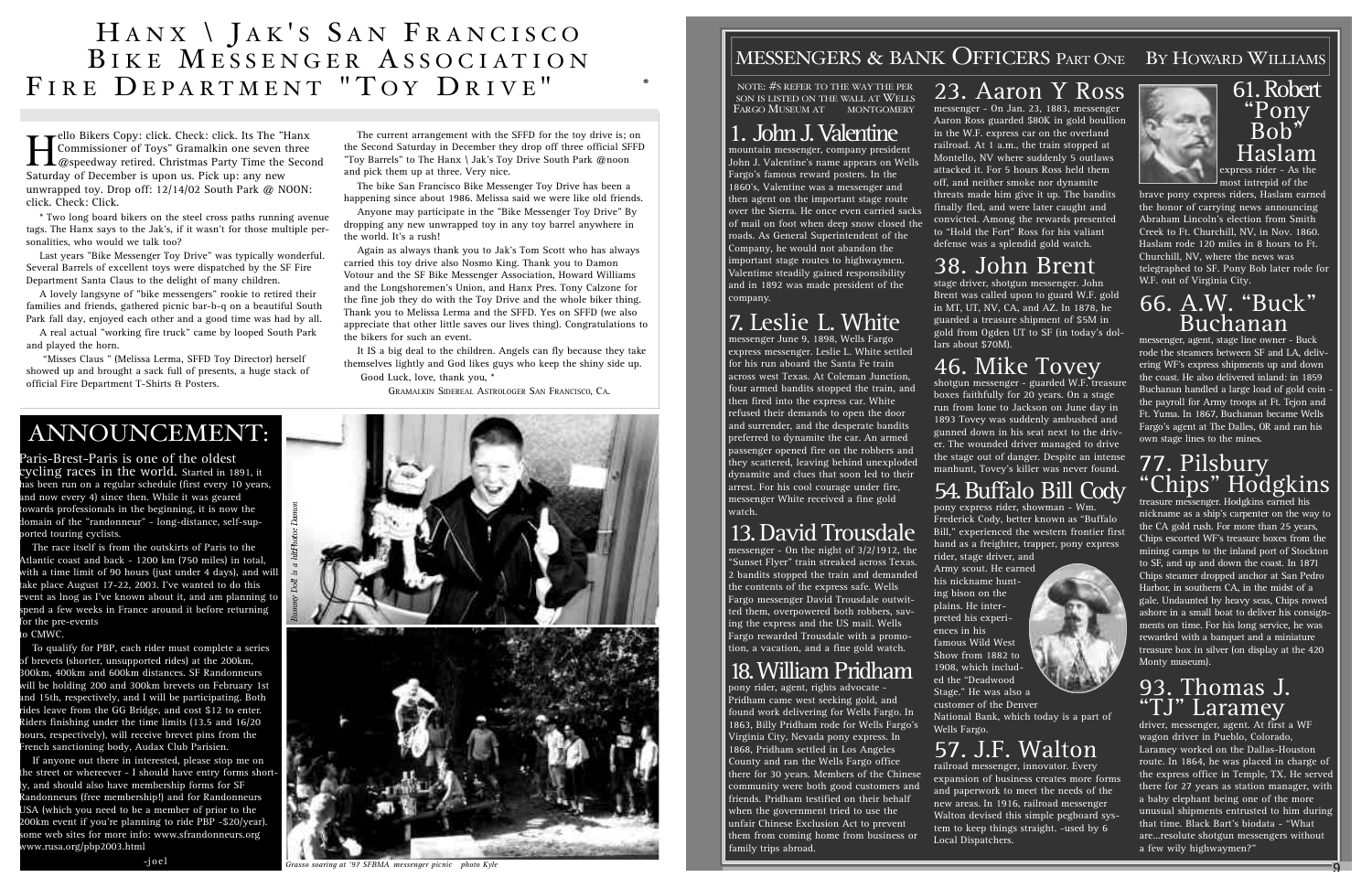



On another note, I'd like to address the sometimes adversial relationship between employee and management and try to settle with dia-

### HOW I SPENT MY AUTUMN VACATION BY HOWARD WILLIAMS CONT'D FROM P. 1

logue first. If that doesn't, work, meet with your coworkers, withou management, and bring a group proposal together. Stay united and remember things won't happen overnight. If all that doesn't,t work out contact the SFBMA or ILWU. I would also like to clear up a misconception. The SFBMA is affiliated with the ILWU, not an ipso facto part of it. It is up to you whether you want your shop union or not. I would like to point out that the ILWU isn't perfect but nothing is. My pen is running out of ink, so I'll shut up.

Thanks to all who put me up and put up with me these years. Also a supreme thanks to all the unsung heroes of the messenger community and all the past and current officers. You all rock. And remembe live for today, dream of tomorrow, and remember yesterday.

P.S. No I do not write the Doctor Crank article in Cognition, but am flattered that some people think so.

### **M e s s e n g e r Dictionary!**

dog. May the spirit of Harry Bridges live on. *Team Satan in Vienna, Austria photo: courtesy of Damon*

Deliverance, the SFBMA art show, is still running at Lo-Fi till the 17th. And also, the Raiders neon sign at Cassidy's is up for grabs at a raffle at the end of each month. You can get tickets through me or Cimmon and make sure to tip her you cheap bastard. The tix are 1 bucl a piece. You can buy all ya want and the proceeds go to your SFBMA.

COULOIR \kool' war/ NOUN. 1.A deepside mountainside or gulch 2. A slide stroke in pedaling action in which the rider exudes the flow.

Inspired by "The Pedaller's A-Z" on www.bikereader.com < http://www.bikereader.com/>, used with permission of *Bike Reader's* Scott Munn. Thanks, Scott!



#### Damon #77

DRIB\drib/ ADJ: 1. NOUN: 1. A negligible amount: finished the work in dribs and drabs. 2. Drib rider: not alot of time spent in the saddle; spent the day dribbin'

at the NLRB in the afternoon after I spent the morning looking for work. When I applied at Western, one person -- on hearing that I was fired -- said sarcastically "I thought unions were supposed to prevent that sort of thing [unjust firings] from happening!"

No, unions are supposed to DO something about "that sort of thing" when it happens. Forcibly preventing somebody from doing<br>something is usually a job for fascists. The following week was something is usually a job for fascists. a frustrating search for work but being unemployed gave me a chance to enjoy 10-9 Day and collect my cool trophy for Lifetime offered me a day's work on the 11th which I was happy to get.

### THE NATURE COLUMN BY SOS! SOS!



The Mountain Lion Ride is<br>
named in honor of a<br>
great American -- the<br>
Mountain Lion (Felis concolnamed in honor of a **L** great American  $-$  the Mountain Lion (Felis concolor). This amazing member of the cat family has earned superlatives galore. It has the largest range of any carnivore in the Western Hemisphere. It is found from the rain forests of southeast Alaska to the tundra of Patagonia. It is at home in Amazon jungles, the timberlines of the Andes and the Rockies, the deserts of Atacama and Arizona and most other wild areas of North and South America. In the Americas, the jaguar is the only cat larger than the mountain lion. Nevertheless, in most fights the

> Achievement. Thanks again everybody. The next day Danny Red Hot So on Friday the 11th I worked for Red Hot. It was good to be back in the saddle. My first tag sent me to the Philip Burton Federal Building which was the scene of a demonstration protesting Bush's upcoming war against the Iraqis (also known as the people who did NOT attack us on 9-11). If he were still alive Congressman Burton would undoubtedly have seen the war against Iraq for the sham that it is. Tag in hand, I approached the Federal Building somewhat ambiguously. Being a messenger, I see any obstacle between me and my delivery as a challenge to overcome. But as a citizen, I agree with everything the protesters are saying. So I was somewhat relieved to see that the Federal Building was shut down by the demonstration. I talked with some demonstrators and other messengers before heading back downtown. The rest of the morning was slow but the afternoon was gravylicious enough to make my one day career at Red Hot a successful one. The next week the union got me a four day gig (October 22 through the 25th) at Premier Roasters coffee packing plant in Daly City. That was a swing shift so I still worked for Go in the mornings but I decided to stop at Black Dog. Two jobs was enough. Premier is moving to Colorado next month so I observed an example of a plant in the process of closing. Surprisingly the workers showed good morale. They're longtime members of ILWU Local 6 and are confident about their future. The swing shift crew worked well together and I enjoyed my brief stint there. The last week in October I took a swing shift for two days back at Guittard Chocolate. At both Guittard and Premier I ran into ILWU members who had -- along with several messengers -- helped Fred Pecker keep Local 6 democratic when some crooks tried to take over the local and toss Fred and other officers out of their elected positions. It was good to work alongside these friends and see how solid they still are. And at Premier one elderly woman's eyes welled with tears as she described how Fred nearly went to jail to successfully stop a supervisor from sexually harassing her. On Monday morning Jerome told me that Speedway had contacted

On Friday the 18th I had a three hour long interview at the NLRB. The agent assigned to the case was Richard McPalmer. He apologized for not being familiar with the nuances of the Messenger biz and the implications of commission pay. But having dealt with know it all bureaucrats who claim to understand our industry in 5 minutes, I found his modesty and sincerity refreshing as well as reassuring. His office had a few Elvis pictures on the wall and he himself looked much like the King. So it crossed my mind that he might have a night job as an Elvis impersonator. If so, all I can say is don't quit your day job Richard because no matter how good you can sing "Hound Dog," government agents who know the messenger industry are few and far between. After the interview I signed my affidavit.

Go Los Cerveceros! This cd- recently released conins last decades' recordings of Sf's great messenger band. Punk rock rings true. (you can still catch Los Cerveceros these days at aound town with a new drummer, Ms. DiBiase- she's hot, too!)

### **PRESIDENT'S REPORT** CONTD FROM P. 2



The next Monday I got hired at Black Dog and my first tag was out of Almonte in Marin County. But I soon faced a dilemma. The next day Go Courier offered me work as well. Since both companies had hired me as an independent contactor instead of an employee, I decided to work for both of them. Those of you working at places like First Legal and King can do the same. I was also applying for work at the union hall each morning. First, the union hall dispatcher sent me to work at Guittard Chocolate's processing plant in Burlingame for one graveyard shift. The next day I worked as a messenger although it obviously tired me. him and wanted to offer me my job back. The next day he and I went there to talk with Speedway's owner Lori O'Rourke. I was offered my job back and we all agreed to put the commission/surcharge dispute to the grievance procedure. That Friday, November 1, El Dia de los Muertos, I went back to work at Speedway. The great thing about America is not that we have guaranteed rights; no rights are really guaranteed. The great thing about America is that we have the chance to fight for our rights. Party for your right to fight. 35

# I'M ON MY WAY LET THE PIECES FALL<br>WHERE THEY MAY. OR THE FINAL RANT.

mountain lion will kick jaguar ass.

It also has more names than any other animal. Biologists Stanley Young and Edward Goldman tallied nearly 30 names for it in their classic study "The Puma." Besides puma and mountain lion there's also cougar (unfortunately a mere car was given this name), catamount (fortunately a good beer out of Vermont has this name), ghost cat, mountain cat, panther, painter (a mispronunciation of "panther" that caught on) and others. In addition to brown or gray, mountain lions occasionally are all black. This may account for the "panther"

designation.

Farmers, ranchers and professional hunters slaughtered mountain lions so severely that the puma was considered extinct east of the Rockies except for a small group of Florida Panthers. Yet in recent years the mountain lion has made an All American comeback. Numerous appearances in eastern forests remain unconfirmed or are discovered to be escapees from private zoos. Yet there are so many mountain lion sightings from Maine and New Brunswick to Tennessee and North Carolina that more and more wildlife experts believe the mountain lion is living in the Appalachian and Alleghany Mountains as well as in the Sierra and Rocky Mountains. While the the ghost cat's eastern resurgence continues to be a mystery, the puma has definitely come down from the Rockies to restake its claim on the Great Plains. With the ability to move 100 miles in a night's hunt the cougar has solidly re-established itself in both Dakotas, Nebraska and even Kansas. A population has been confirmed in Michigan's Upper Peninsula which would mean that they probably are in the Canadian province of Manitoba as well as in Wisconsin.

Now it would be silly and presumptious for us at the Mountain Lion Ride to claim that we inspired this great comeback or that we're even a contributing factor. But we can say that we are happy and honored to be associated with this great American cat as it ranges across prairie and forest into its ancient haunts.

Our natural heritage is a vital and rewarding part of our American identity and culture. Once the mountain lion challenged many of our ancestors in the wilderness. Now we should take another lesson from our country's natives and see the mountain lion as an inspiration. How good to know that in this technological 21st Century the puma is still an integral part of the American wilderness and experience